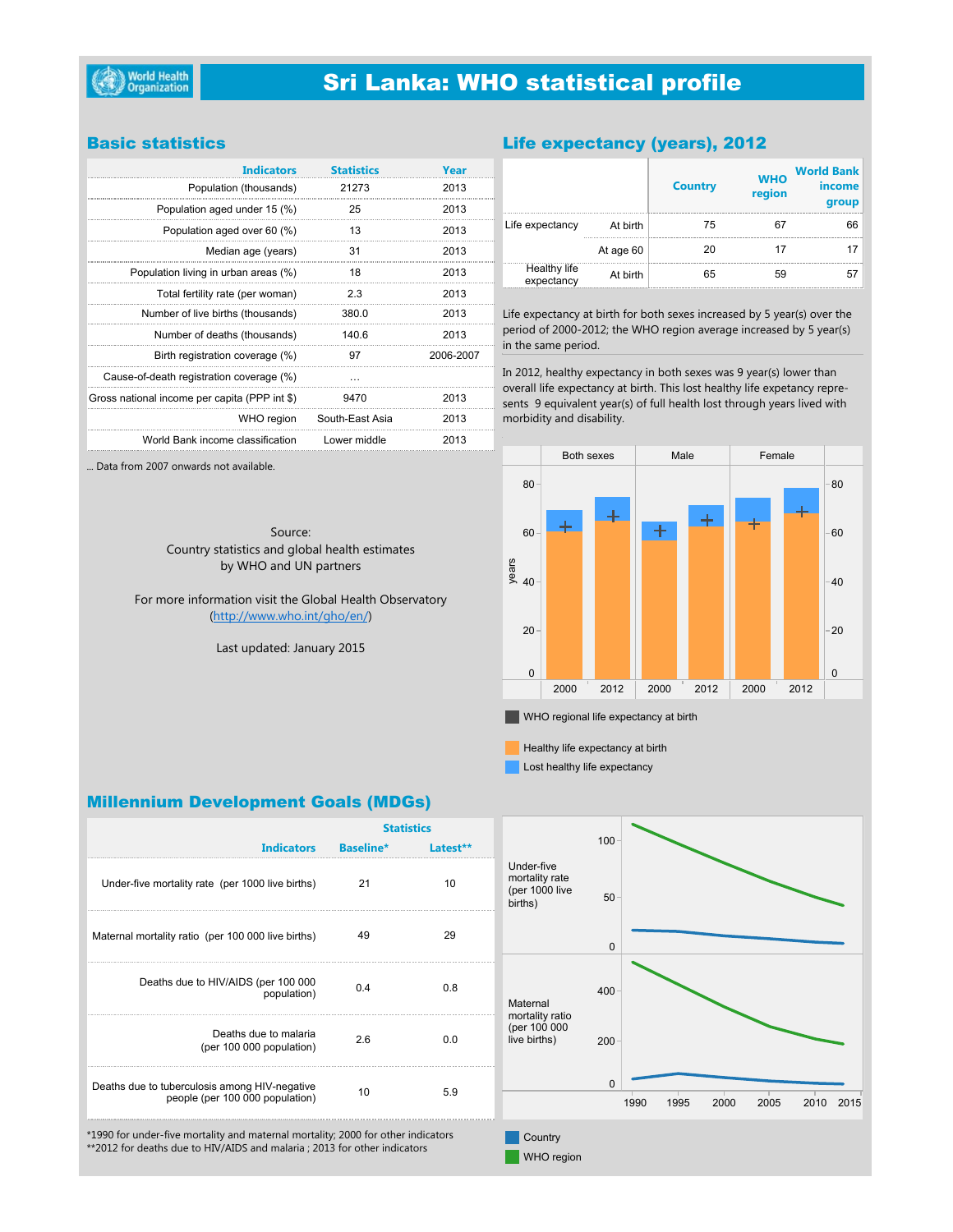

## **Sri Lanka: WHO statistical profile**



WHO region

Source: Country statistics and global health estimates by WHO and UN partners For more information visit the Global Health Observatory (http://www.who.int/gho/en//) Last updated: January 2015

### **Utilisation of health services\***

\*Data refer to the latest year available from 2007.



# on health



## **Adult risk factors**



... Data not available or applicable. **Population using improved** water and sanitation